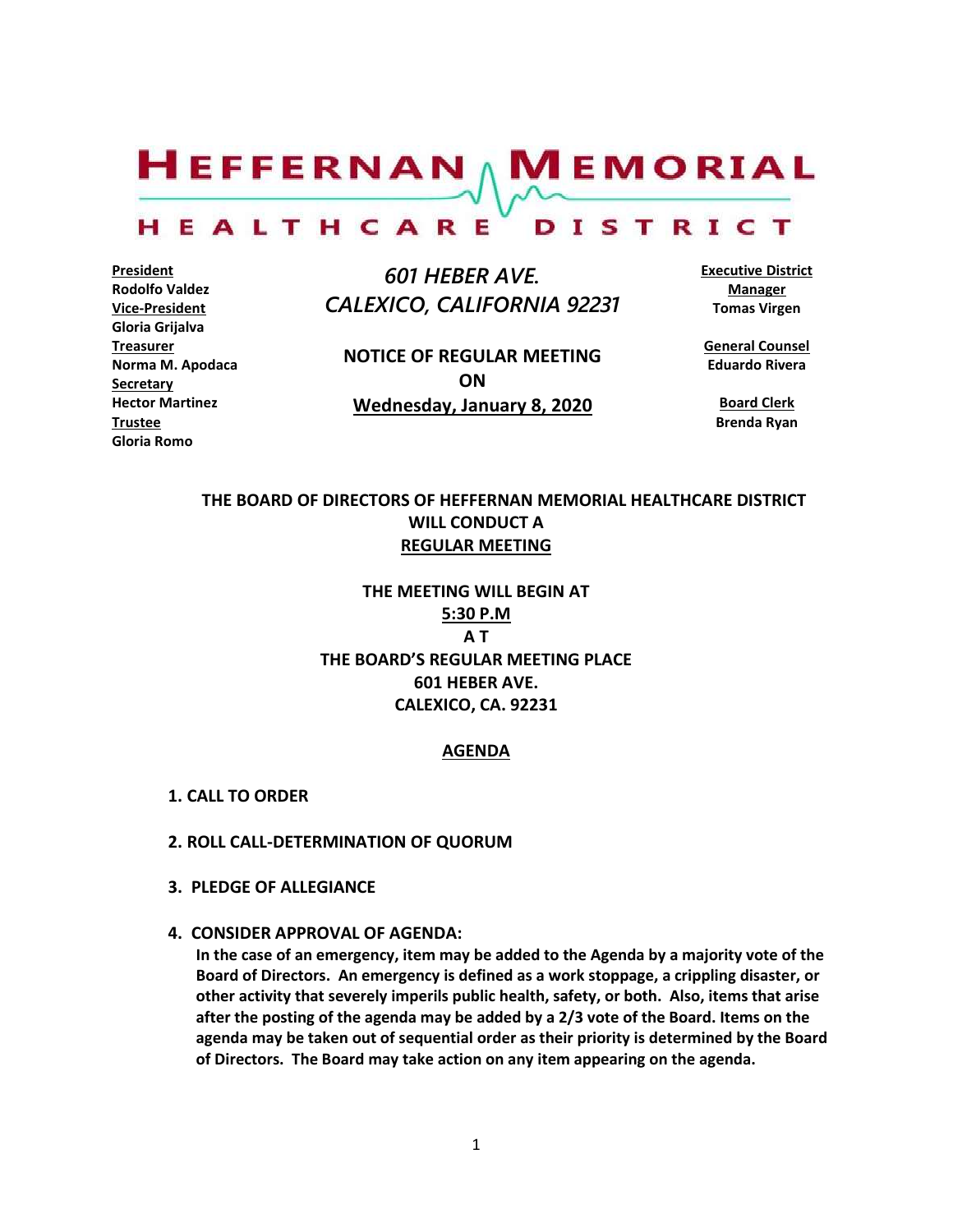## **5. PUBLIC COMMENT TIME:**

**Public comment time on items not appearing on the agenda will be limited to 5 minutes per person and 15 minutes per subject. The Board may find it necessary to limit total time allowable for all public comment on items not appearing on the agenda at any one meeting to one hour. Persons desiring longer public comment time and/or action on specific items shall contact the Secretary and request that the item be placed on the agenda for the next regular meeting.**

# **6. REPORTS ON MEETING AND EVENTS ATTENDED BY DIRECTORS, AND AUTHORIZATION FOR DIRECTOR ATTENDANCE AT UPCOMING MEETINGS AND EVENTS/DIRECTORS COMMENTS:**

- **a. Brief reports by Directors on meetings and event attended. Schedule of upcoming Board meetings and events.**
- **7. REPORTS BY ALL HMHD COMMITTEES**
- **8. COMMENTS BY PROMOTION AND PUBLIC RELATIONS TONY PIMENTEL**
- **9. COMMENTS BY EXECUTIVE DISTRICT MANAGER TOMAS VIRGEN**
- **10. COMMENTS BY GENERAL COUNSEL EDUARDO RIVERA**

### **11. DISCUSSION AND/OR ACTION ITEMS:**

- **a. Discussion and/or action on re-appointment of all committee assignments.**
- **b. Discussion and/or action on District audit fiscal year 2018-2019.**
- **c. Discussion and/or action on Request for Proposal/Grant solicitation guidelines.**
- **d. Discussion and/or action: Update on Strategic Plan.**
- **e. Discussion and/or action on approval of attendance of one Board Member to the recreational conference in Anaheim.**

### **12. CLOSED SESSION:**

**a. Pursuant to Resolution No. 2010-3 adopted by this Board on June 8, 2010, Health & Safety Code Section 32106 (b), deliberation and possible action as a trade secret regarding a possible arrangement with third party concerning off-site medical diagnoses and treatment.**

## **13. ITEMS FOR FUTURE AGENDAS:**

**This item is placed on the agenda to enable the Board to identify and schedule future items for discussion at upcoming Board meetings and/or identify press release opportunities.**

#### **14. ADJOURNMENT:**

- **a. Regular Board meetings are held on the second and fourth Wednesday of each month.**
- **b. The next regular meeting of the Board will be held at 5:30 P.M., January 22, 2020.**